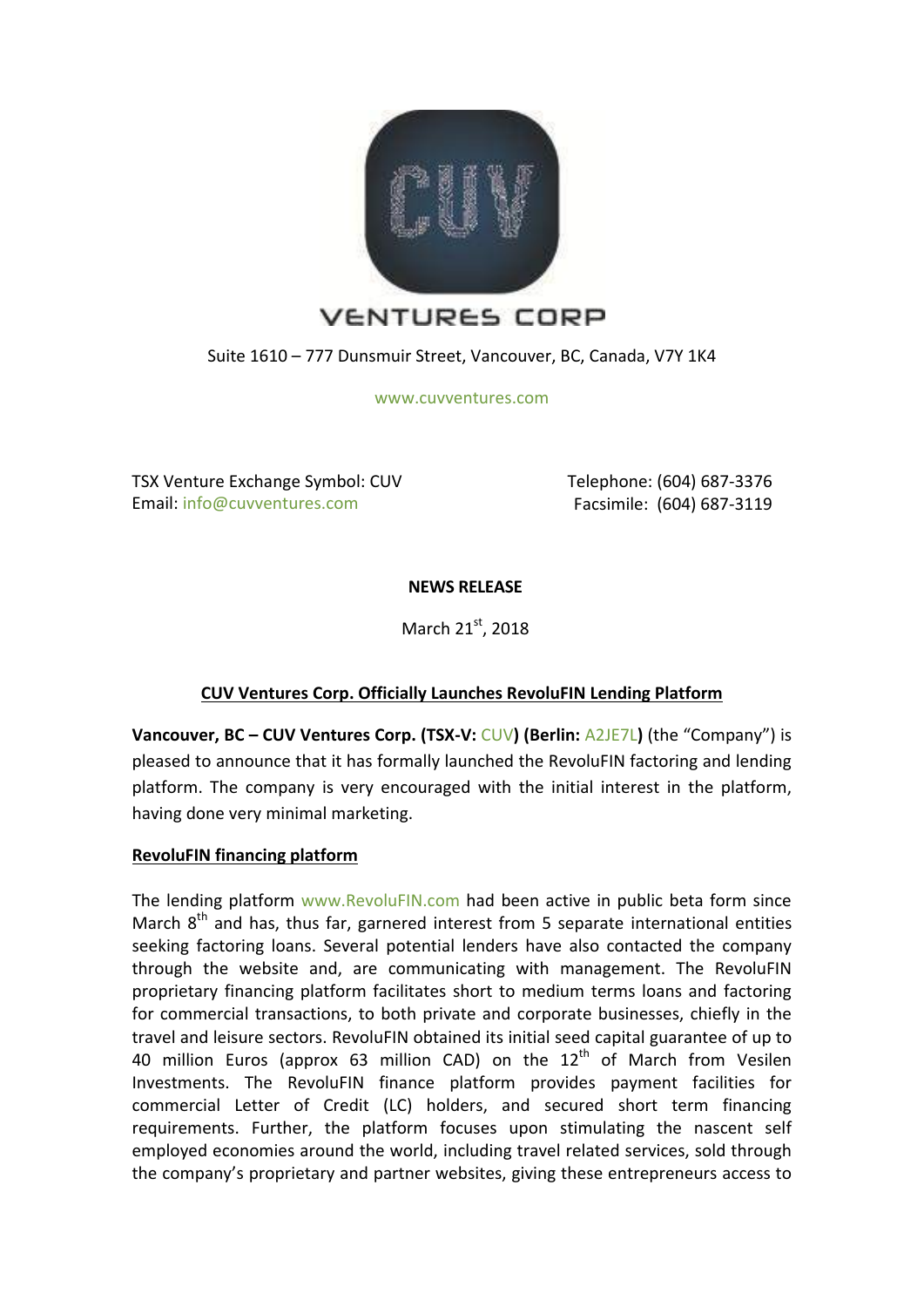much needed capital, while securitizing loans through pre-booking retentions associated with future paid travel service reservations. RevoluFIN has already received multiple requests for loans and, is in the process of studying these opportunities. The company expects to obtain, on average, a 5% gross profit on loans.

CUV Ventures Corp partner Tyrval, a major worldwide supplier to the hospitality industry, has also begun submitting numerous factoring requests, for orders from numerous hotel chains. All loans, linked to Tyrval, hold the secondary advantage of an extra 6% royalty on all sales, over and above the loan interest, as per the exclusive commercial agreement announced on the 22<sup>nd</sup> March 2017.

#### **Highlights of the RevoluFIN Platform**

- Up to 40 million Euros (63 million Canadian dollars) available for financing
- Annualized interest to seed capital investor partners 8-9.5%
- Approximate annualized commercial loans at 13-14.5%
- Numerous loan requests received and being studied by the risk committee
- New seed capital investor interest received
- Active website generating significant early interest
- Worldwide marketing via proprietary, equity partners and third parties
- Significant competitive advantage for the company's travel division partners

## **Reminder - Upcoming Conference Call on March 29th**

CUV Ventures will be holding an investors conference call on Thursday, March 29<sup>th</sup> at 1 pm PST (4 pm EST). The Company's CEO, Steve Marshall will be discussing; RevoluPAY®'s launch, RevoluVIP Members only Travel Club, the recently funded RevoluFIN lending platform, the growth of the company's travel division, recent acquisitions and, other points pertaining to the company's expanding horizon. All investors are invited to dial in to the conference call at: 1-888-390-0598 and the following guest code: 5572372.

#### **About CUV Ventures Corp.:**

CUV Ventures Corp. is a multi-asset, multidivisional publicly traded Canadian company deploying advanced technologies in the; Online Travel, Vacation Resort, Mobile Apps, Money Remittance, Invoice factoring, Crypto Mining, Blockchain Systems, and Cryptotoken sectors.

Our flagship technology is RevoluPAY®, the Apple and Android multinational remittance app, powered by blockchain protocols, and aimed at the worldwide +  $$595$ [billion](http://www.worldbank.org/en/topic/migrationremittancesdiasporaissues/brief/migration-remittances-data) family remittance market.

The ₡CU Coin Cryptotoken, allied to RevoluPAY®, promises to be the coin of choice for remittance senders, travelers and the hospitality industry. Its increasing adoption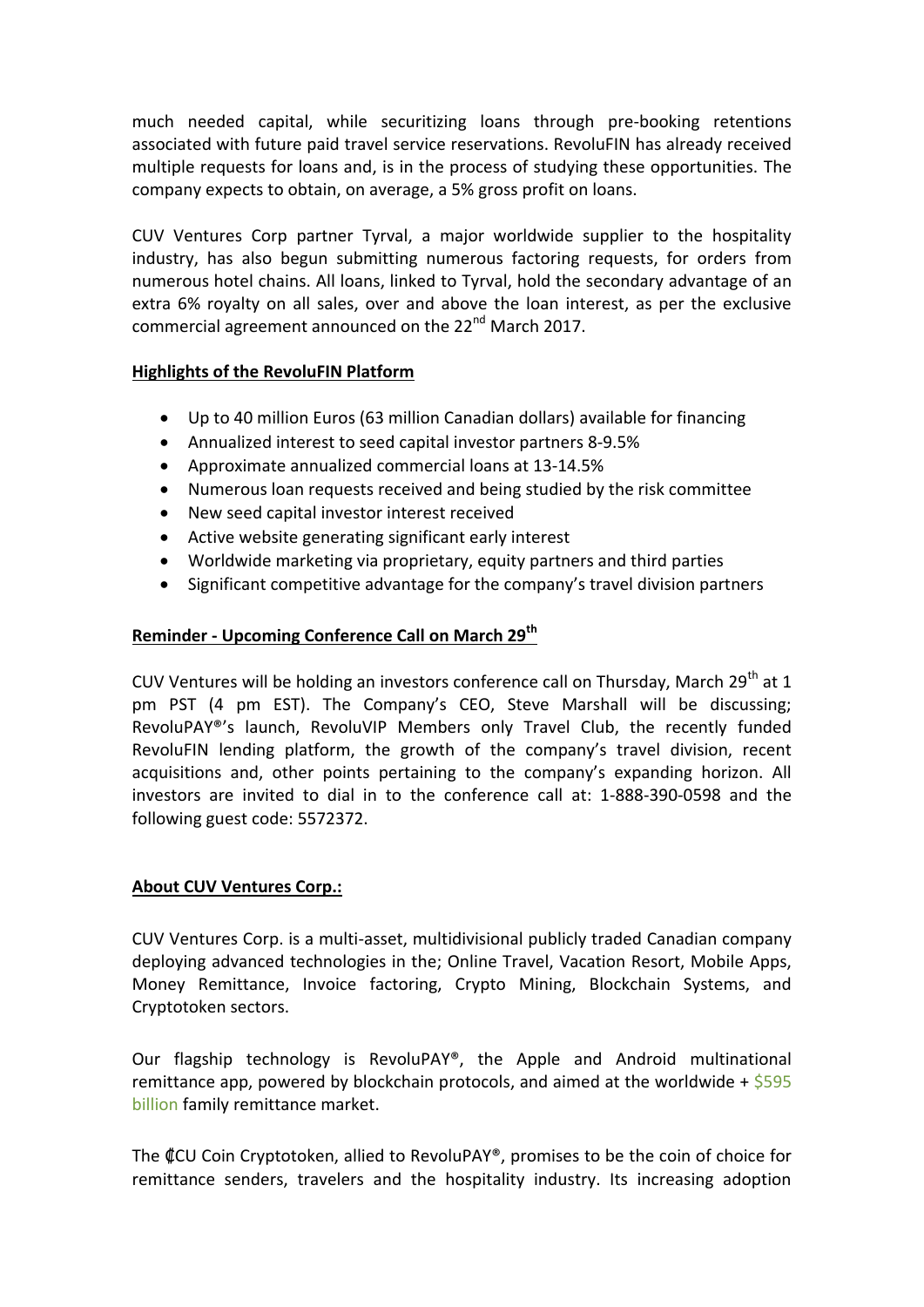across several spheres exemplifies its international perspective and future value amongst users.

The company's FinTech division continues to expand into this rapidly emerging segment, in which it; manages, operates and develops end-to-end digital platforms to monetize the blockchain ecosystem across a broad spectrum of leisure related industries, remittances and finance.

A diverse division of the company, named [Cuba Ventures,](http://www.cubaventures.com/) is involved in Caribbean Basin strategic investments. Similar to the United States NASDAQ listed [Herzfeld Fund,](https://www.herzfeld.com/cuba) the focus is to control noteworthy assets related to the Caribbean Basin (including Cuba). The division is comprised of numerous assets. A wholly owned subsidiary [Travelucion Media,](http://www.travelucion.com/) is a duly licensed and bonded online travel company, [Amadeus GDS](http://www.amadeus.com/) affiliated, digital and print media powerhouse that specializes in travel marketing, electronic reservations and online booking solutions. [Travelucion](http://www.travelucion.com/) owns a vast portfolio of web assets consisting of 432 Cubacentric websites in up to 5 languages which generate over 35 million page-views per year and direct traffic to Travelucion's online booking and e-commerce sites and proprietary online booking systems, also customized for white label deployment on third party booking websites for; Cayman Islands, Dominican republic, Aruba, Bahamas, BVI, Belize, Antigua, Jamaica and Cuba, offering bookings for hotels, private residences, car rentals, tours, flights and a variety of other types of specialized travel services.

In 2017, the company acquired equity in the Florida, USA based, licensed and bonded travel agency; International Business & Travel Opportunities, LLC (*IBTO*), a Caribbean Basin focused travel facilitator operating trips in the region (including licensed Cuba trips for Americans).

In 2018, the company acquired equity in the Florida, USA based, Third Circle Publishing LLC, publisher of the esteemed and U.S circulated print and digital magazine [Cuba](http://www.cubatrademagazine.com/)  [Trade Magazine.](http://www.cubatrademagazine.com/) CUV Ventures Corp owns an interest in some important print and digital media assets, reaching 10s of millions of consumers globally.

In 2018, the company acquired equity in the Toronto; Canada based, FINTRAC licensed, remittance company, [Duales Inc.](http://www.duales.com/) as part of the RevoluPAY® remittance app partner network.

In 2018, the company acquired equity in the Miami, USA based, Business advisory/consultant think-tank [Havana Consulting Group,](http://www.thehavanaconsultinggroup.com/) as part of the progressive acquisition of key Cuba related but, non domiciled, businesses.

The Cuba Ventures division consulting team harnesses over 80 years of combined advisor experience in submitting and, obtaining approval, for joint ventures, joint production agreements and import/export permits for foreign enterprises. More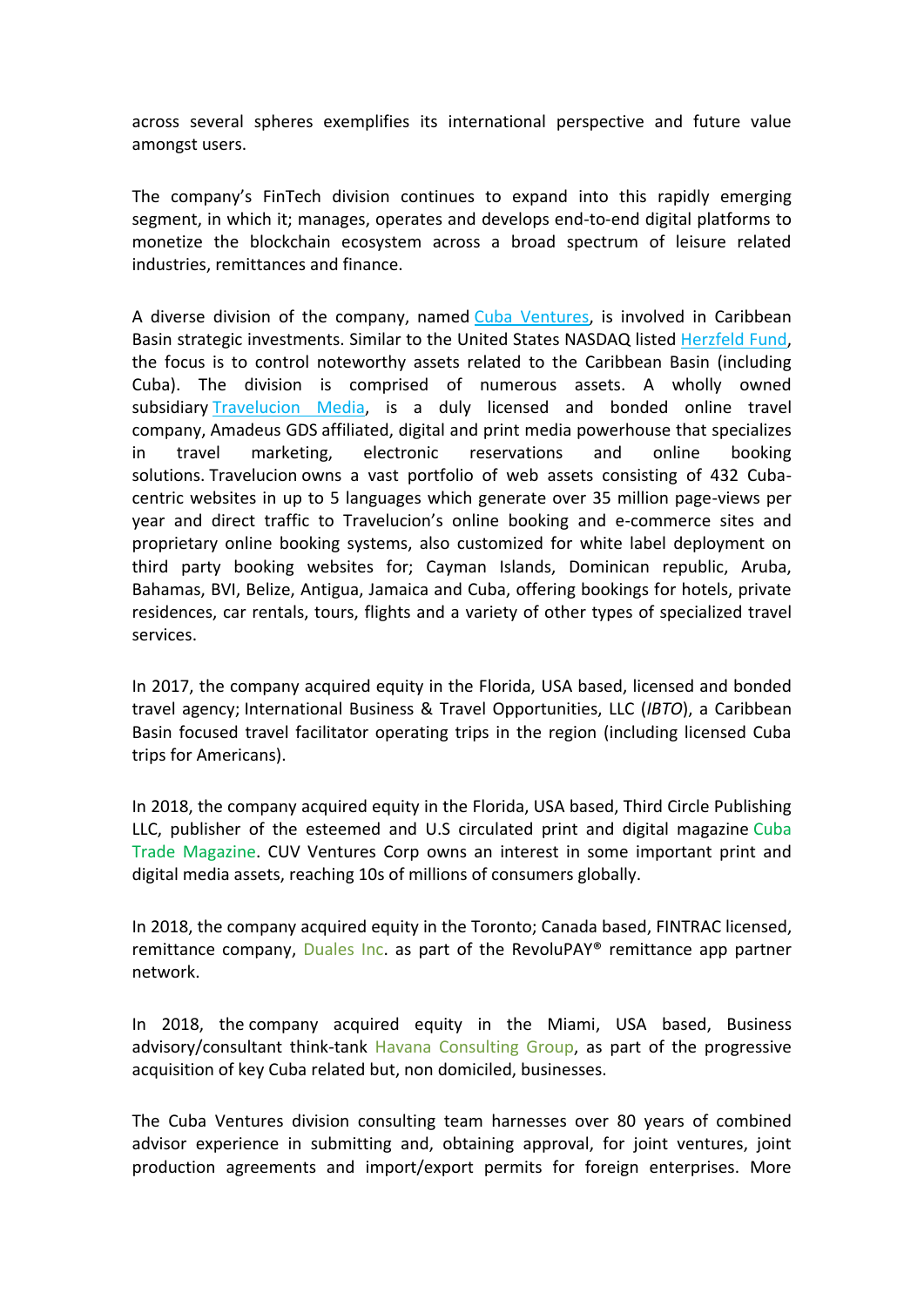recently the company has taken a royalty approach for future agreements between third parties anxious to begin comercial operations with Cuba and, the company's Cuba Consulting Unit.

Through this methodology, the Company is gradually building a potentially valuable "future-ready", non Caribbean (Cuba) domiciled asset base while, in the interim, securing revenue, growth and unique opportunities present in the Caribbean Basin, with an emphasis on the [\\$4 billion](https://wits.worldbank.org/CountryProfile/en/CUB) dollar and rapidly growing Cuban travel and tourism industry, [\\$3 billion factoring](https://wits.worldbank.org/CountryProfile/en/CUB) and [FinTech](http://www.revolufin.com/) sector, [\\$18.6 billion](http://www.worldbank.org/en/topic/migrationremittancesdiasporaissues/brief/migration-remittances-data) Caribbean remittance industry and international corporate consulting for Cuba's estimated \$86 Billion annual [economy,](https://es.wikipedia.org/wiki/Economía_de_Cuba) which remains an interesting opportunity and, one that this division strives to dominate at every opportunity by acquiring assets that are neither physically domiciled nor associated with entities located in Republic of Cuba but, that have unparalleled future takeover prospects, should the political climate improve.

For further information on CUV Ventures Corp. (TSX-V: CUV) visit the Company's website at [www.cuvventures.com.](http://www.cuvventures.com/) The Company has approximately 123,000,000 shares issued and outstanding.

CUV VENTURES CORP.

STEVE MARSHALL

Steve Marshall CEO

For further information contact myself or: Nick Findler CUV Ventures Corp. Telephone: 604-639-3850 Toll Free: 800-567-8181 Facsimile: 604-687-3119 Email[: info@cuvventures.com](mailto:info@cuvventures.com)

 $\overline{\phantom{a}}$  , where  $\overline{\phantom{a}}$  , where  $\overline{\phantom{a}}$  ,  $\overline{\phantom{a}}$  ,  $\overline{\phantom{a}}$  ,  $\overline{\phantom{a}}$  ,  $\overline{\phantom{a}}$  ,  $\overline{\phantom{a}}$  ,  $\overline{\phantom{a}}$  ,  $\overline{\phantom{a}}$  ,  $\overline{\phantom{a}}$  ,  $\overline{\phantom{a}}$  ,  $\overline{\phantom{a}}$  ,  $\overline{\phantom{a}}$  ,  $\overline{\phantom{a}}$  ,

## NEITHER THE TSX VENTURE EXCHANGE NOR ITS REGULATION SERVICES PROVIDER (AS THAT TERM IS DEFINED IN POLICIES OF THE TSX VENTURE EXCHANGE) ACCEPTS RESPONSIBILITY FOR THE ADEQUACY OR ACCURACY OF THIS RELEASE.

This release includes certain statements that may be deemed to be "forward-looking statements". All statements in this release, other than statements of historical facts, that address events or developments that management of the Company expects, are forward-looking statements. Although management believes the expectations expressed in such forward-looking statements are based on reasonable assumptions, such statements are not guarantees of future performance, and actual results or developments may differ materially from those in the forward-looking statements. The Company undertakes no obligation to update these forward-looking statements if